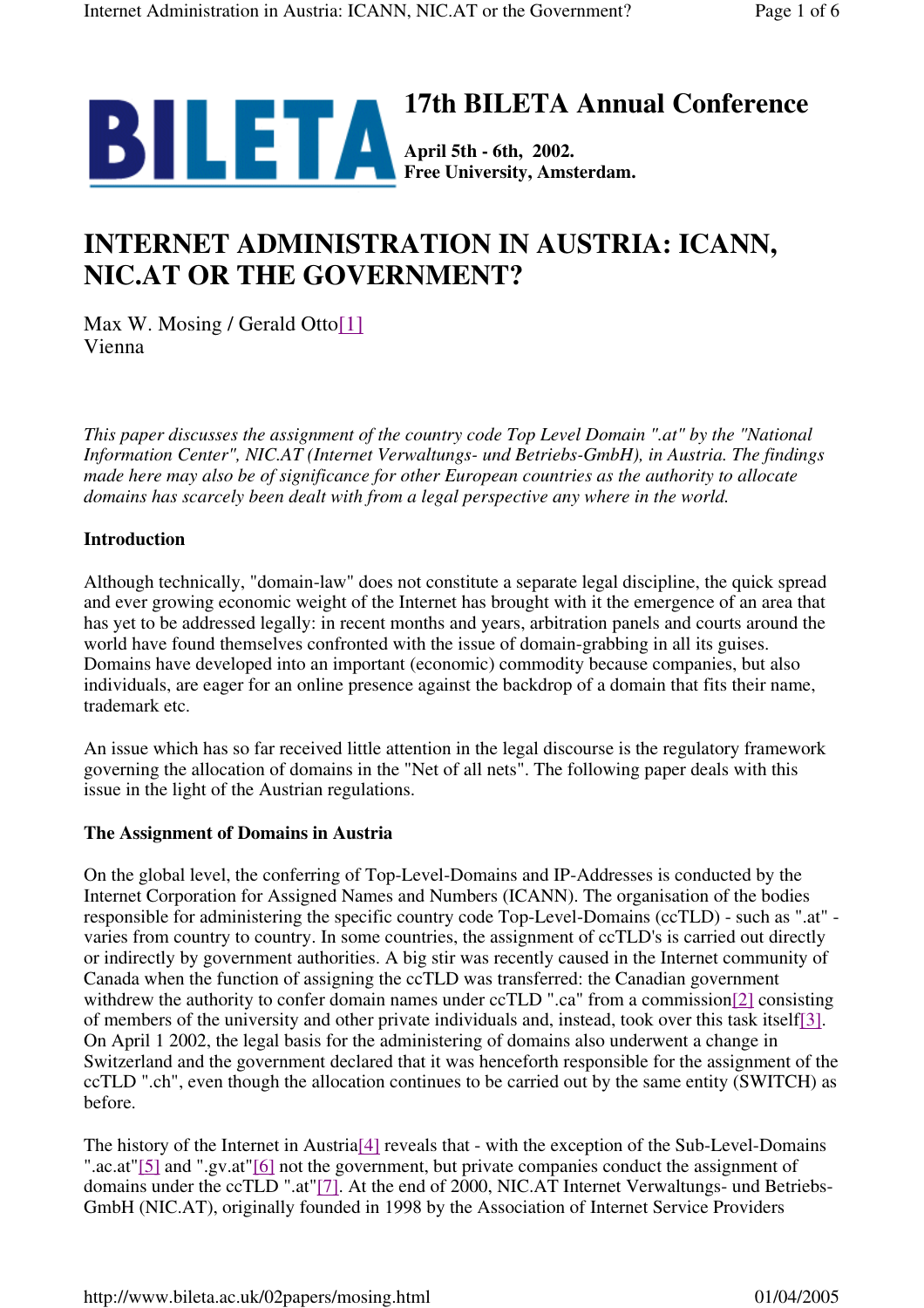Austria (ISPA) was brought as a whole into the non-profit private foundation Internet Privatstiftung Austria (IPA), established by ISPA. In early 2001, the "administering and maintenance of Internet address space" was spun off from NIC.AT and operations were transferred to the newly founded Verwaltungs- und Betriebsgesellschaft m.b.H., of which IPA is the sole shareholder. Because of the lack of clarity in the distribution of responsibilities between these two limited liability companies, the following will only refer to ".at"-Registry.

Somewhat unusual to lawyers perhaps - albeit common practice throughout the entire (TLD)-World - , is the total absence of a written contract between the domains' progenitor, John Postel, and ACOnet in Austria, to which Postel delegated the TLD ".at" to in 1988, as well as its successor organisations. Apart from this legal issue, there is also the question as to where ICANN or the ".at"-Registry derives its authority to administer the ccTLD ".at". There is no legal foundation for ICANN's activities, neither from the Austrian legislator nor from the government. For this reason, the authors investigate whether the current situation contradicts Austrian law and from where ".at" -Registry's authority could be derived.

### **Domains from a Technical and Legal Perspective**

In order to properly analyse domains from a legal perspective, it is essential to first establish a domain's technical purpose: in the Internet[8], every destination[9] of a communication must have a unique address. The destination of any communication in the World Wide Web is a (virtual) server containing the data to be read, and not the individual webpage[ $10$ ], as the data (e.g. the webpage) is exchanged with the server. In general terms it can be said that the so-called Internet-Protocol(IP)[11] addresses are used to designate the destination. Since IP addresses consist of strings of numbers which are difficult to remember[12], the so-called Domain-Name-System (DNS) was introduced which maps the more easily remembered domains to the IP addresses and vice versa[13]. In their simplest form, domains[14] consist of a domain name (e.g. "it-law") and a Top-Level-Domain (TLD; thus, for example: "it-law.at").[15] The Internet user, therefore, must only remember an alphanumerical name - the domain - instead of an up to twelve-block long combination of numbers. Until recently, this only served the comfort of the user without being a technical necessity because a specific (virtual) server could only be reached via its IP address. Today, many servers are configured so that they have only one IP address, though they may support several different domains, each of which refers to a different destination. Thus, although domains were not necessary in the past in order to contact a specific website or e-mail address, today a domain is sometimes indispensable for identifying a (virtual) server on the net.

Because of the necessary uniqueness of a domain and the prescribed standards[16], the name space available for domains is fairly flat. Frequent legal (out-of)-court disputes (even in Austria) clearly demonstrate that domains are a limited resource. It follows from an old Austrian legal tradition that the administration of scarce goods requires special regulations and supervision, as was recently seen again in the telecommunications' sector.[17] There is another - new - area of limited resources in telecommunications requiring careful management: discussions are taking place on both the national and international level about a linkage of the publicly operated and IP-based networks through an interoperability of the addressing in telephony with that used in the DNS. ENUM[18] should make it possible to use telephone numbers[19] for different resources in different networks. The ENUMaddresses[20] will also require appropriate administration.

The relationship between domains, IP addresses and telephone numbers is obvious and they exhibit a tendency - not least due to ENUM - towards convergence. Following the deregulation of the telecommunications' market, the allocation and management of telephone numbers is now statutorily regulated in almost all European countries, for example in Austria through the Telecommunications Act (TKG)[21]:

Number Management and Number Assignment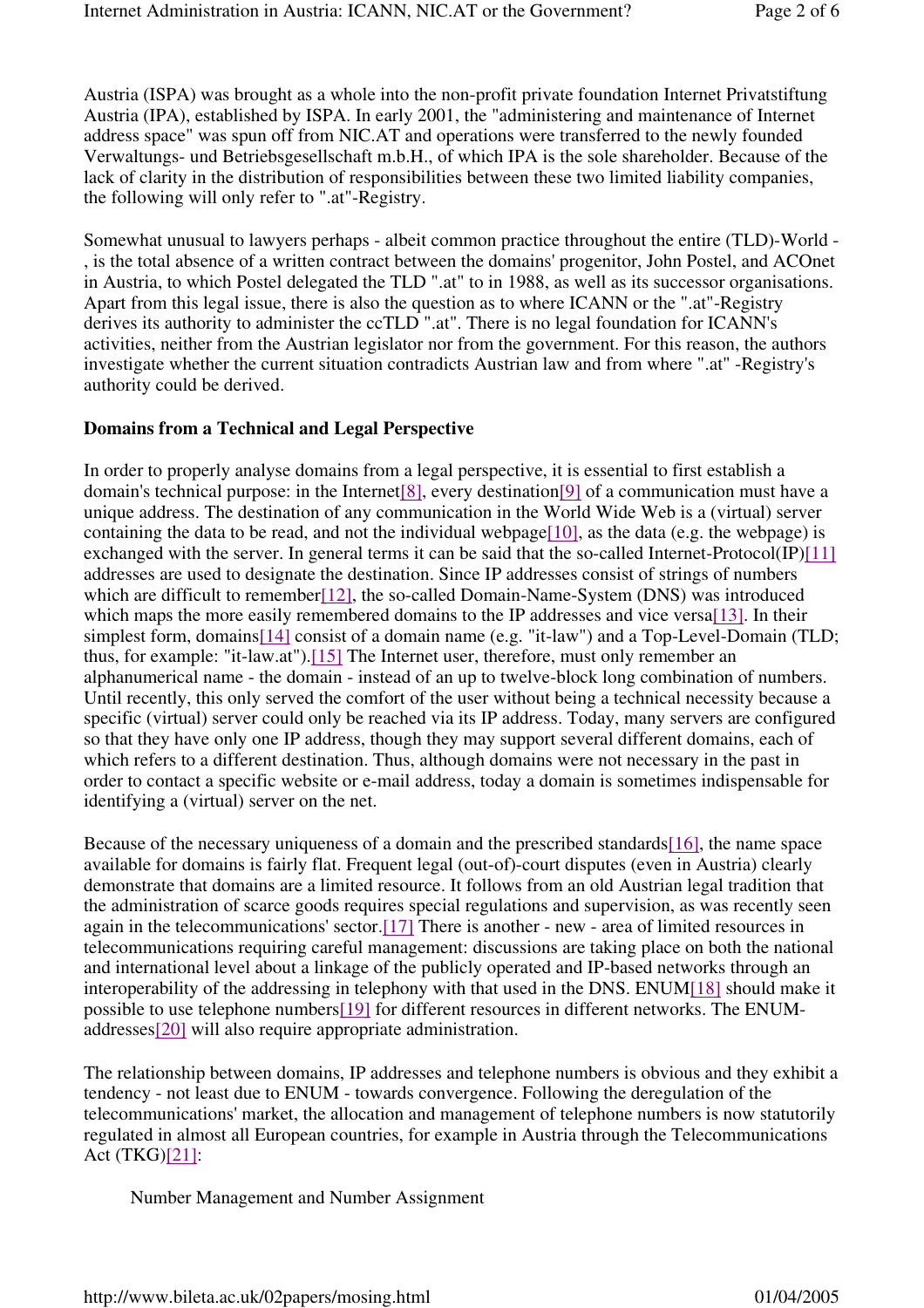§ 57 TKG. (1) The regulatory authority is responsible for the efficient administration of the numbering plans, in particular for the registration of the use and the allocation of address elements to providers. The providers may be granted the right to administer subelements.

(2) The regulatory authority can allocate address elements to providers of telecommunications services upon application. The allocation shall be carried out in an objective, non-discriminatory and transparent manner, with due regard to the principles of equal opportunity. Providers of address elements may be granted the right to allocate sub-address elements independently.

The regulatory authority in this case is the Rundfunk und Telekom Regulierungs-GmbH (RTR)[22]. The question thus arises, whether the TKG does not also apply for the assignment of domains. In this connection, attention must first be turned to the definitions contained in § 52 TKG and these must then be applied to domains:

Addressing and Numbering

**Definitions** 

§ 52 TKG. In this section the term

1.,,Address elements'' shall mean symbols, letters, digits and signals for the selection of a certain connection;

2.,,Address'' shall mean the sum of all address elements which serve to designate the destination of a communications connection;

3.,,Numbers'' shall mean numeric strings that are used for addressing purposes in telecommunications networks;

4. ,,Addressing plan'' shall mean the sum of all possible combinations of the address elements that are used to unambiguously identify individuals, computer processors, machines, equipment or telecommunications facilities and which are involved in a telecommunications process;

5. ,,Numbering plan'' shall mean the sum of all possible combinations of address elements which serve to unambiguously identify individuals, computer processors, machines, equipment or telecommunications equipment through series of digits and which are involved in a telecommunications process:

[...]

A domain used for addressing is translated into an IP address by the DNS which, in turn, contacts a specific server. IP addresses in the IPv4 (Internet Protocol Version 4) format are binary numeric strings which unambiguously identify destinations - the individual computers - in a network. It follows, therefore, that IP addresses constitute numbers within the meaning of § 52 (3) TKG.[23] In Switzerland, the Regulation on Address Elements in the Telecommunications' Sector (AEFV)[24] (issued on the basis of the Swiss Telecommunications Act) defines the Internet- or IP-Address (Internetworking Protocol Addresses) as a "numerical communications parameter which makes it possible to identify an internet domain, in particular one consisting of network computers or servers, as well as the computers of the users participating in the connections in the network". Under this definition, the IP address clearly also fits the Austrian definition of "number". Criticism must be raised against the Swiss definition because the destination of a connection is not the "Internet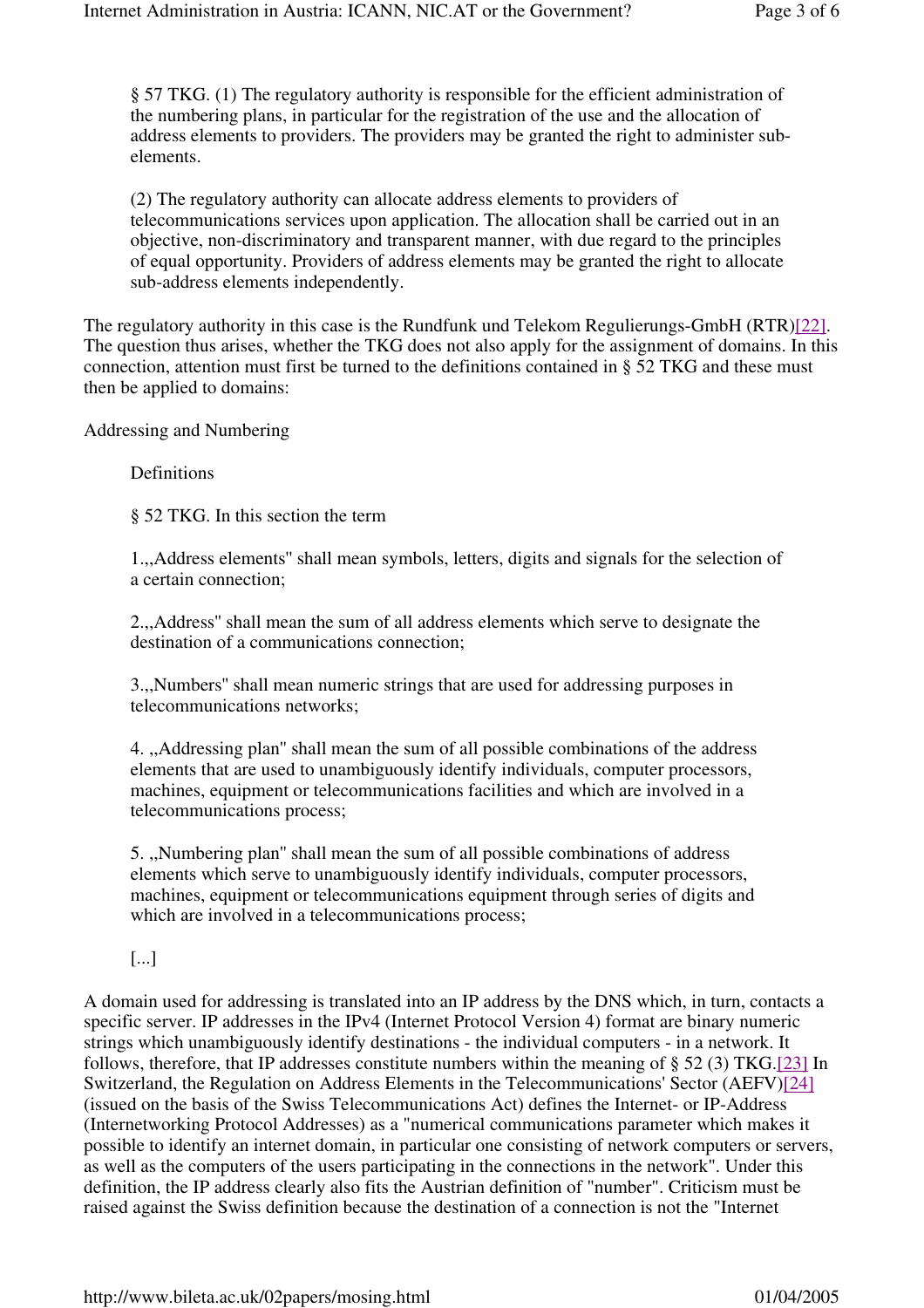domain" but rather a server.

In conjunction with an IP address, a domain unambiguously defines a certain connection. It follows from this that domains, or their components, are address elements, which also coincides with the Swiss definition of address elements. According to this definition, domain names are alphanumerical communications' parameters which, together with an IP address, enable the identification of an internet domain, consisting, in particular, of network computers or servers as well as the computers of the users participating in the connections in this network.

It may be asserted, then, that domains constitute address elements within the meaning of the TKG and that the Austrian legislator has therefore claimed his competence with respect to the administration of the ccTLD ".at". The question as to where John Postel, the IANA or ICANN derive (d) the authority to assign the ccTLD ".at" from is a separate matter which cannot be addressed at this time.

## **Domain-Administration under the Austrian Telecommunications Act (TKG)**

The Act distinguishes between addressing and numbering plans. § 52(4) TKG defines addressing plans as the sum of all possible combinations of address elements which serve to positively identify individuals, computer processors, machines, equipment or telecommunications facilities and which are involved in a telecommunications' process. Pursuant to § 52(5) TKG numbering plans, on the other hand, comprise only those "address elements [[25]], which are depicted by numerical series. From a technical perspective, these constitute a sub-group. The law, however, defines them as being equal to the addressing plans. As domains have already been established as constituting address elements, the legislator has thus stipulated how the administering of domains has to occur: namely, by way of a (government) addressing plan for domains under the ccTLD ".at". The Federal Minister for Science and Transport[26] (BMVIT) is authorised to issue an addressing plan. To this day, however, no such plan has been put forward. It has been argued that, regardless of the existence of an addressing plan, § 57(2) TKG covers the assignment of domains and that, therefore, the regulatory authority (RTR GmbH, which has been entrusted with this government task) is exclusively legitimised to administer them.[27] This view cannot be followed, wherefore the assignment of address elements under the ccTLD ".at" by the ".at"-Registry does not contravene any effective legal provisions as the BMVIT has so far failed to issue a corresponding ordinance to regulate this issue.

The Federal Minister of Transport, Innovation and Technology (BMVIT) can change the domain management of the ccTLD ".at" at a moment's notice. This translates into an unacceptable legal uncertainty for the Austrian Internet community. On the other hand, the ccTLD ".at" is currently being administered by private companies without appropriate authorisation. It is crucial that the BMVIT - or the legislator if necessary - clarifies how domain management is to be carried out so that both legitimisation and, with it, government supervision, as well as legal certainty for the Internet users in Austria are ensured. The upcoming amendment to the TKG, made necessary by the EU telecommunications review, provides a suitable opportunity.

[1] Max W. Mosing, MAS, and Gerald Otto, MAS, are lawyers in Vienna and can be reached at mosing@it-law.at and otto@it-law.at respectively.

[2] Until then, this task had been performed since 1987 by John Demco of the University of British Columbia (UBC) together with a committee of volunteers.

[3] The ccTLD ".ca" is now administered by the officially recognised Canadian Internet Registration Authority (CIRA).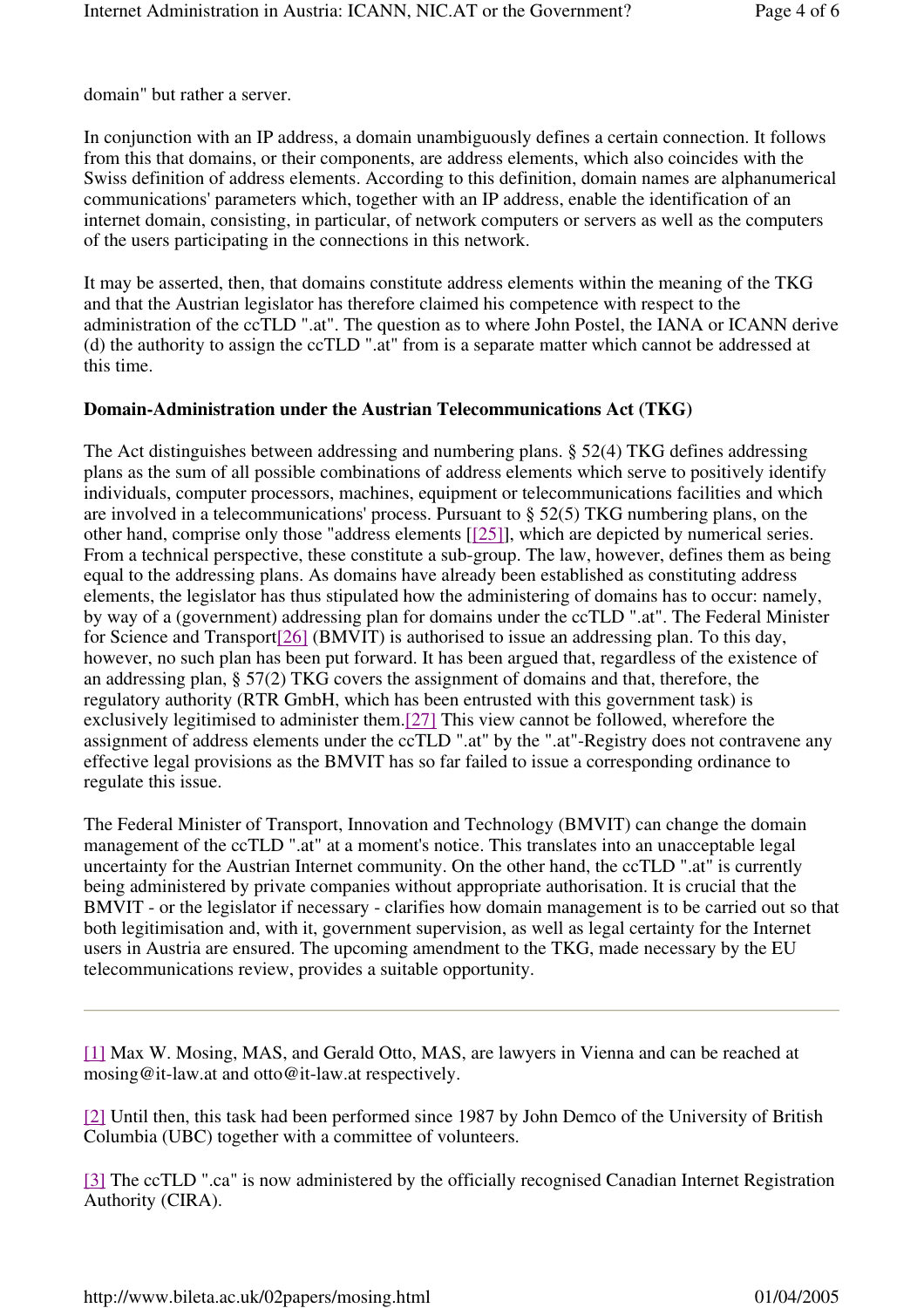[4] Cf. *Wolfsgruber* in *Gruber/Mader*, Internet und e-commerce (Vienna, 2000), 61et seq.

[5] This Sub-Level-Domain (SLD), which is reserved for the academic sector under ".at" is assigned and administered by the Central Data Processing Service (ZID) at the University of Vienna.

[6] The allocation and management of this SLD, which ist reserved for the government, is conducted by the Austrian Federal Chancellery.

[7] This includes the management of the SLDs ,,.or.at" and ,,.co.at".

[8] The term Internet can generally be understood to mean the world-wide linkage of networks and individual computers which are connected to each other by different protocols in order to enable the transfer of data. Internet services include, for example, WWW, FTP, SMTP and Telnet.

[9] The destination of the connection is the respective (virtual) server, thus either a Web-space, an email-Server etc.; cf. the Swiss definition below.

[10] A Webpage is defined by the Uniform Resource Locator (URL), a "sub-form" of the Uniform Resource Identifier (URI), e.g. http://it-law.at/index.htm

[11] The Internet-Protocol (IP) and the Transmission-Control-Protocol (TCP) together comprise the Standard-Internet-Protocol TCP/IP.

[12] An IP address consists of a 32-bit long binary number, whose individual bytes are expressed in decimal format as a dotted decimal number, e.g. 195.230.39.2.

[13] Cf. the possibility of a so-called "reverse lookup", in which the domain is translated to the IP address.

[14] The complete domain is also referred to as fully qualified domain name, cf. among many *Thiele*, Rechtliche Grundlagen der Domainvergabe - Regulierung für ".at"?: Thesen und Antithesen zur Domainverwaltung in Österreich, wbl 2001, 307.

[15] Due to the architecture of the DNS, domains are modelled from left to right so that the requesting server would have to make its request at different servers at different levels of the DNS before getting the actual IP address of the destination.

[16] Cf. on the Internet www.icann.org and the RFC 1591, but also the restrictions on the TLD ".at" under Point 1.4.1 of the General Terms and Conditions of NIC.AT; http://www.nic.at/english/agbs.html, cited February 15 2002.

[17] Thus, radio frequencies and telephone numbers are examples of limited resources whose allocation and management need to be regulated.

[18] Cf. the activities of the International Telecommunication Union; http://www.itu.int/osg/spu/infocom/enum/.

[19] This refers to the "E.164" numbers which have been in use in telephony for years following the ITU-T Recommendation E.164.

[20] The Internet Engineering Task Force (IETF) has suggested using the domain ".e164.arpa".

[21] Federal law with which a Telecommunications Act is enacted, the Telegraph Route Act, the